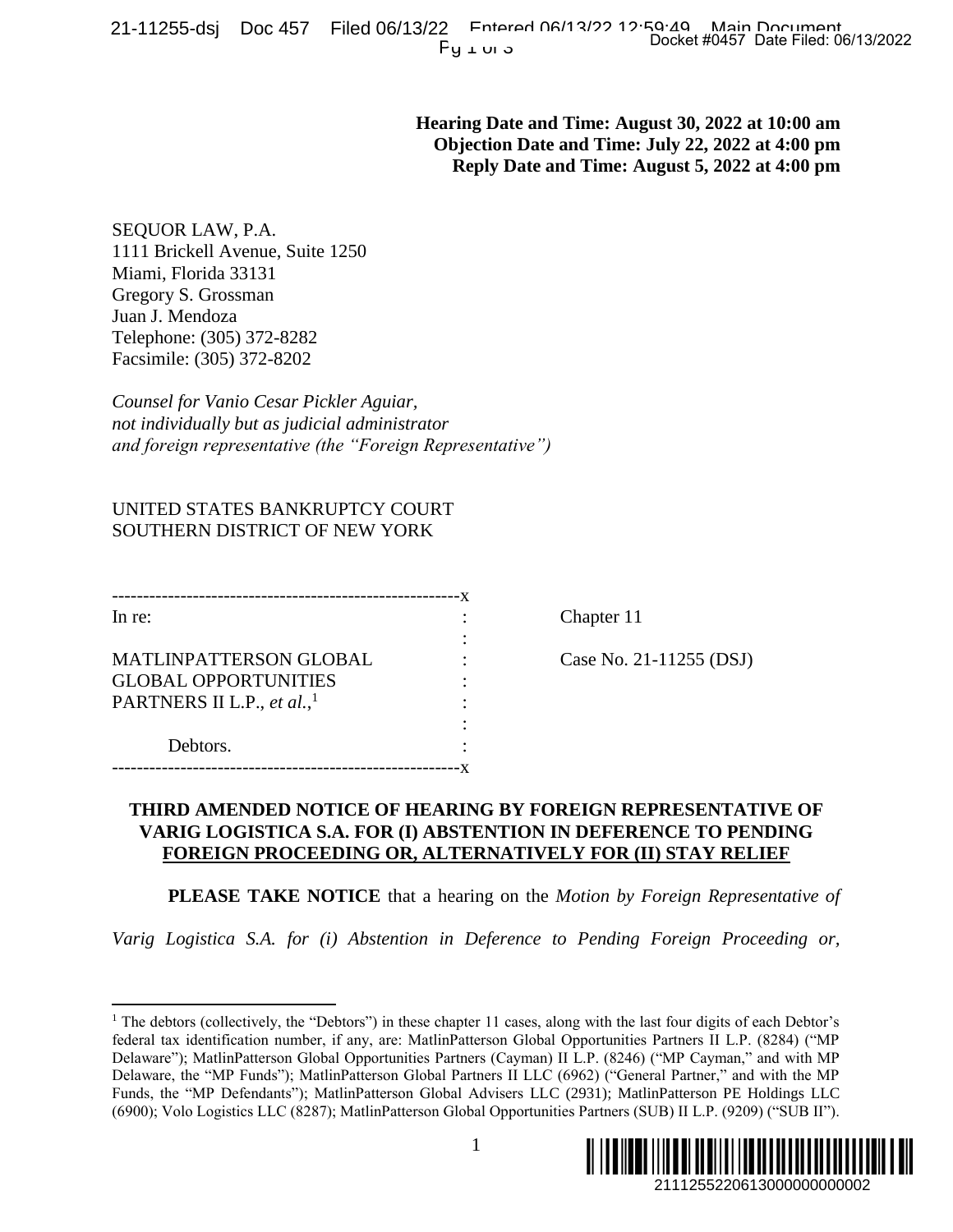## 21-11255-dsj Doc 457 Filed 06/13/22 Entered 06/13/22 12:59:49 Main Document Pg 2 of 3

*Alternatively, for (ii) Stay Relief* (the "Motion") [D.E. 355], filed by Vânio Cesar Pickler Aguiar (the "Foreign Representative"), not individually but as Judicial Administrator of the bankruptcy estate of Varig Logistica S.A. ("VarigLog Estate"), on March 15, 2022, will be held over Zoom before the Honorable David S. Jones, United States Bankruptcy Judge, United States Bankruptcy Court for the Southern District of New York ("Court"), One Bowling Green, Courtroom No. 501, New York, New York 10004, on **August 30, 2022, at 10:00 a.m.** ("Hearing").

**PLEASE TAKE FURTHER NOTICE** that due to the COVID-19 pandemic and in accordance with the Court's General Order M-543, dated March 20, 2020, the Hearing on the Motion will only be conducted via Zoom.<sup>2</sup> Parties should not appear in person and those wishing to participate in the Hearing are required to register their appearance by 4:00 p.m. (prevailing Eastern Time) the day before the Hearing at https://ecf.nysb.uscourts.gov/cgibin/nysbAppearances.pl.<sup>3</sup>

**PLEASE TAKE FURTHER NOTICE** that any responses or objections to the relief requested in the Motion shall: (a) be in writing; (b) conform to the Federal Rules of Bankruptcy Procedure, the Local Bankruptcy Rules for the Southern District of New York, all General Orders applicable to chapter 11 cases in the United States Bankruptcy Court for the Southern District of New York; (c) be filed electronically with the Court on the docket of *In re MatlinPatterson Global Opportunities Partners II L.P.*, Case 21-11255 (DSJ) by registered users of the Court's electronic filing system and in accordance with the General Order M-399 (which is available on the Court's website at http://www.nysb.uscourts.gov); (d) be delivered to the Chambers of the Honorable

l

<sup>&</sup>lt;sup>2</sup> A copy of General Order M-543 can be obtained by visiting http://www.nysb.uscourts.gov/news/generalorderm-543-court-operations-under-exigent-circumstances-created-covid-19.

<sup>&</sup>lt;sup>3</sup> Instructions on how to register can be obtained by visiting https://www.nysb.uscourts.gov/zoomvideohearingguide.